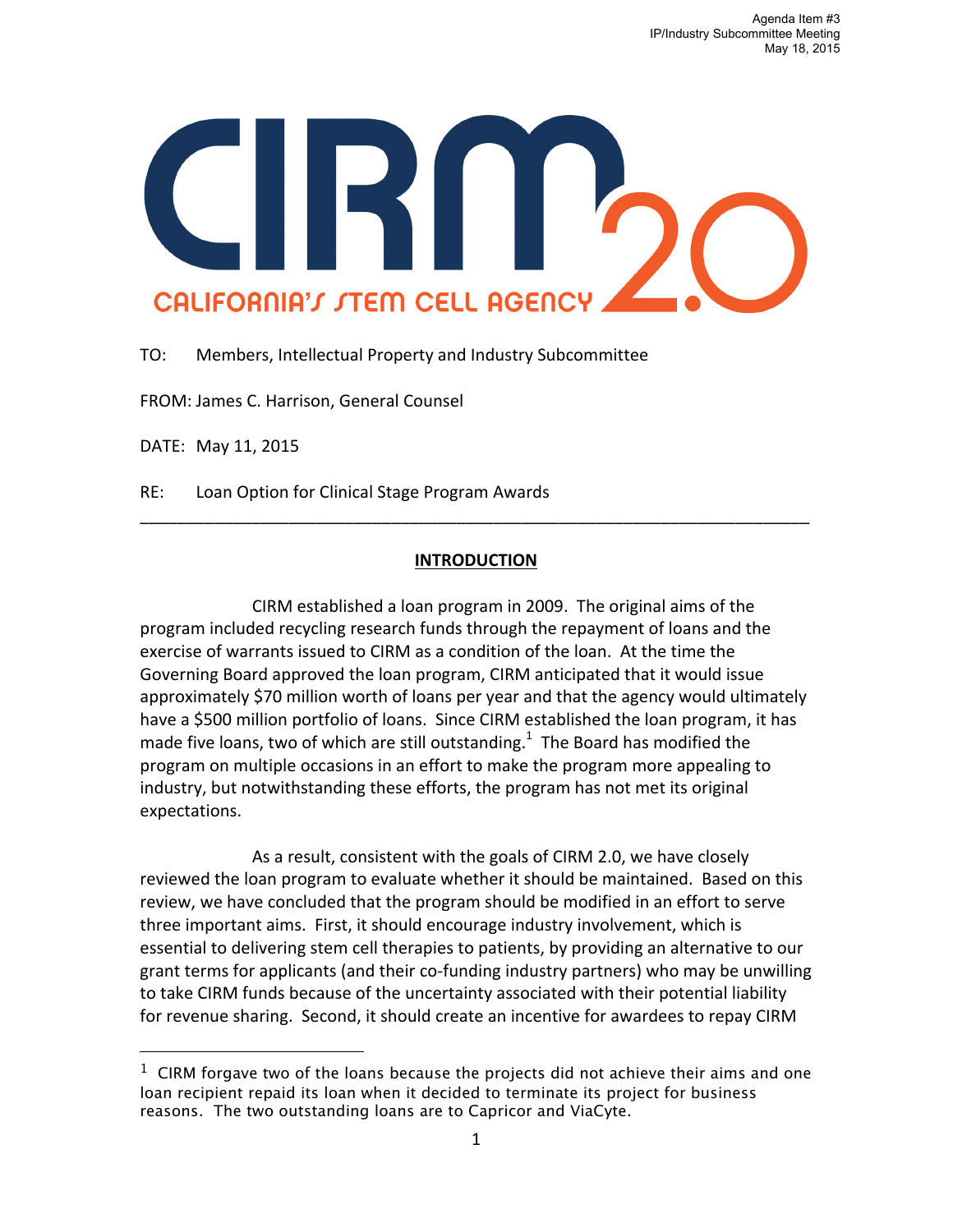while the agency continues to make research awards so that the proceeds of the loans can be recycled to make additional research awards. Finally, the program should increase efficiency by reducing the complexity and administrative burden of the existing program. We therefore propose that the Subcommittee consider an alternative approach to the existing loan program.

Under this proposal, recipients of CIRM's clinical stage project awards (PA 15-01, 15-02 and 15-03) would have the option to elect to convert their award from a grant to a loan within the earlier of marketing approval by the Food and Drug Administration or seven years from the effective date of the award. Unless the parties agreed to different terms, the awardee would be required to repay the loan balance within ten days of making the election to convert from a grant to a loan at a rate that would escalate based on the date of repayment. Conversion from a grant to a loan would become final only after the awardee has satisfied the terms of the conversion.<sup>2</sup>

This program would advance CIRM's mission to accelerate the delivery of stem cell therapies to patients with unmet medical needs in three ways. First, it is designed to encourage industry involvement in the commercialization of CIRM-funded inventions by offering an alternative to the traditional grant and loan options. Second, it would create an incentive for awardees to repay CIRM early, so that the agency could use the proceeds to make new research awards. Finally, it would increase efficiency by eliminating the complexity of the loan program and reducing the administrative burden of negotiating a loan agreement with each loan recipient and maintaining and enforcing a separate administrative policy to cover loans.<sup>3</sup>

We are in the process of gathering additional information in order to determine the appropriate rate of return. We therefore request that the Subcommittee ask the Board to delegate the authority to set the rate on an interim basis to the Subcommittee. Assuming the Subcommittee recommends, and the Board approves, the loan option policy, it will be incorporated into the Interim Grants Administration Policy for Clinical Stage Programs and the Board will have an opportunity to consider further amendments before the policy is finalized.

l

<sup>2</sup> Under existing CIRM regulations, loan recipients are subject to the access, pricing, and march-in rights established by CIRM's intellectual property regulations. (Cal. Code Regs., tit. 17, § 100801.) These provisions would continue to apply an awardee that converted its award from a grant to a loan.

 $3$  Even though CIRM has used a loan template agreement, each loan has required individual negotiations to complete.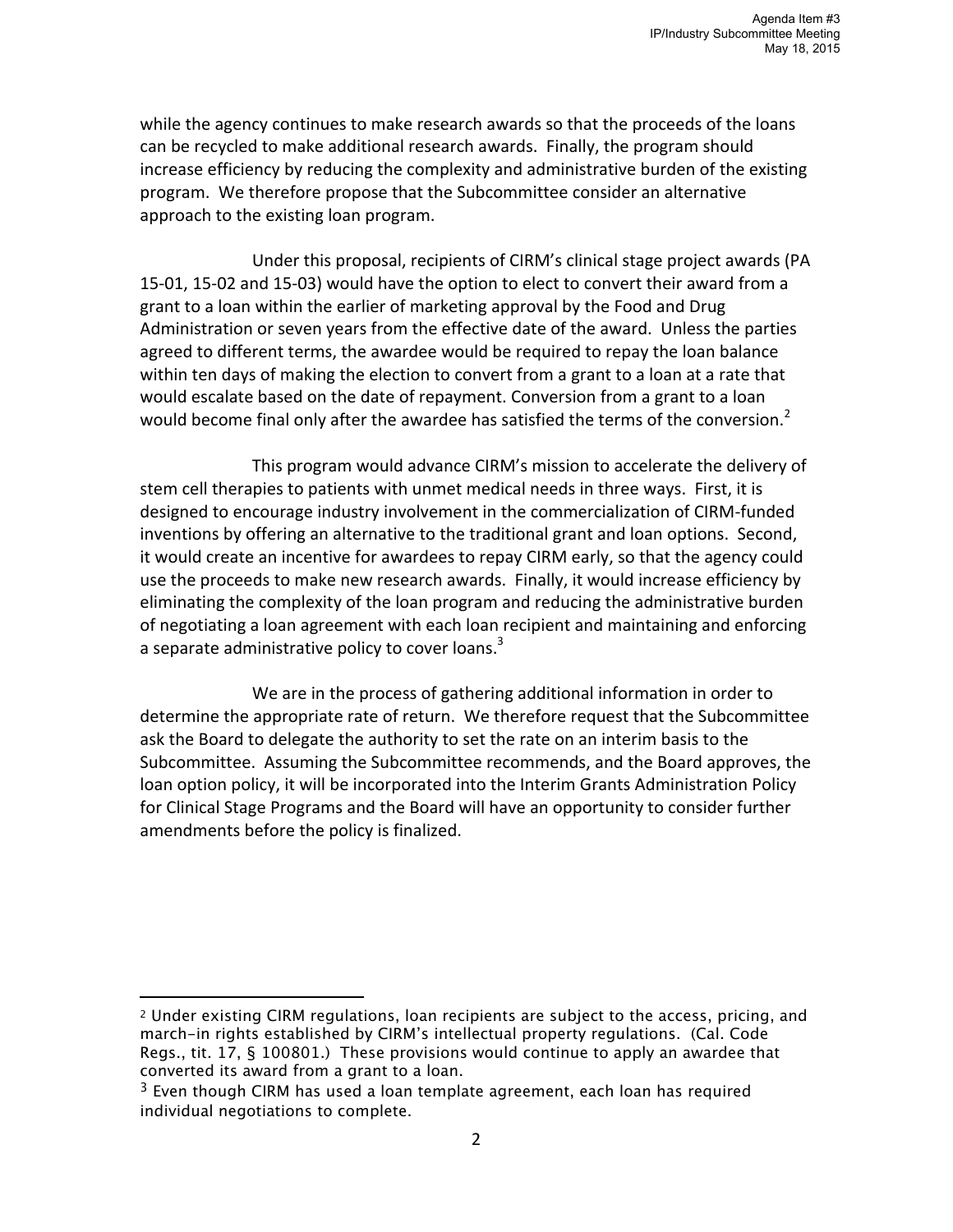## **RECOMMENDATION**

Recommend Board approval of a modified loan program for clinical stage program awardees, as described in the attachment to this memorandum, and request that the Board delegate responsibility to the Intellectual Property and Industry Subcommittee to set the rate of return on an interim basis, pending final approval by the Board of the Grants Administration Policy for Clinical Stage Program Awards.

Attachment